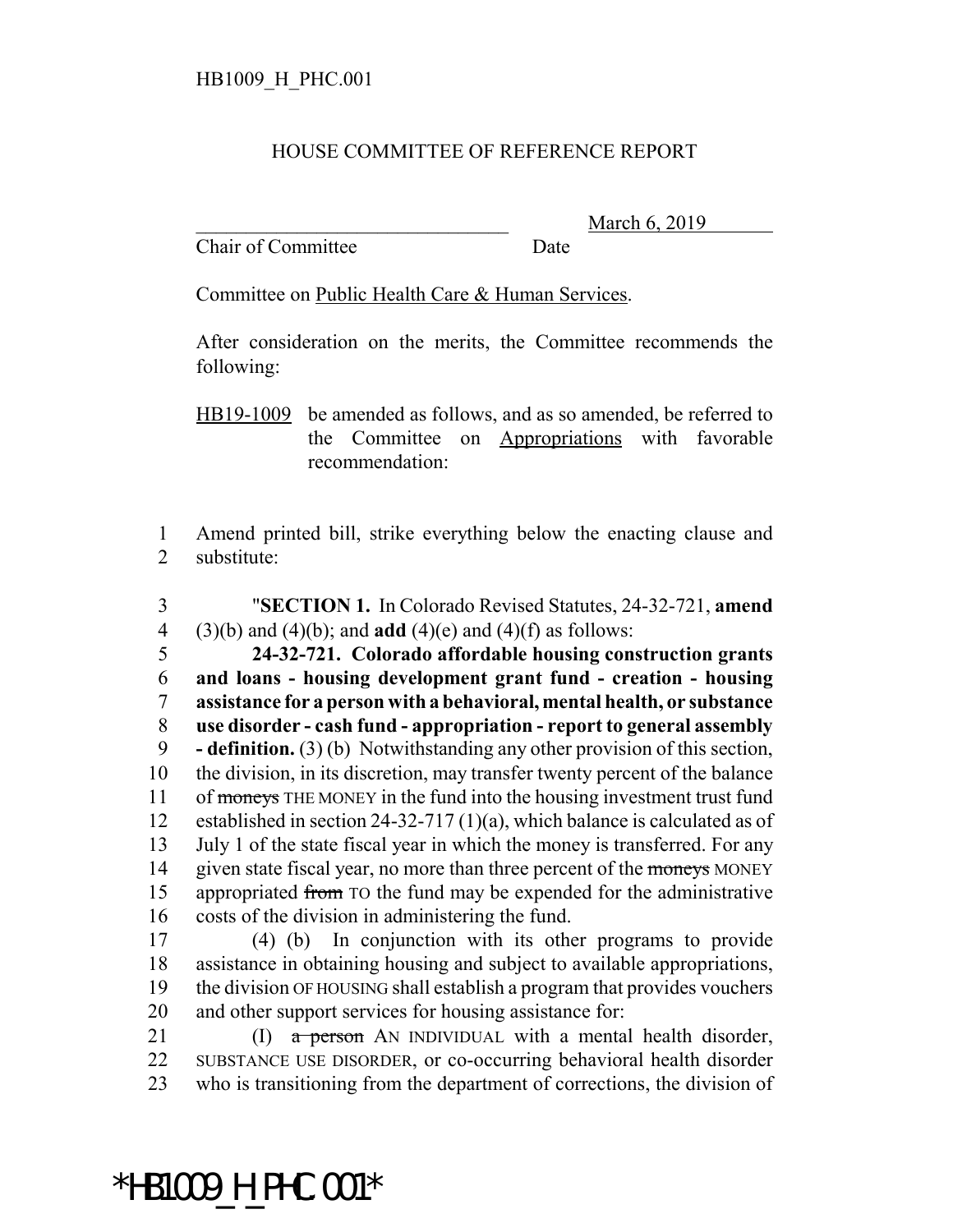youth corrections SERVICES in the department of human services, A MENTAL HEALTH INSTITUTE, A PSYCHIATRIC HOSPITAL, or a county jail into the community; OR

 (II) AN INDIVIDUAL WHO IS HOMELESS OR IN AN UNSTABLE HOUSING ENVIRONMENT AND IS TRANSITIONING FROM A RESIDENTIAL TREATMENT PROGRAM OR IS ENGAGED IN THE COMMUNITY TRANSITION SPECIALIST PROGRAM CREATED PURSUANT TO SECTION 27-66.5-103.

 (e) IN ADDITION TO ANY MONEY APPROPRIATED TO THE DIVISION 9 OF HOUSING PURSUANT TO SUBSECTION (4)(d) OF THIS SECTION, FOR THE 2019-20 FISCAL YEAR, AND FOR EACH OF THE FOLLOWING FOUR FISCAL YEARS, THE GENERAL ASSEMBLY SHALL ANNUALLY APPROPRIATE AT LEAST FOUR MILLION THREE HUNDRED THOUSAND DOLLARS FROM THE GENERAL FUND TO THE DIVISION OF HOUSING FOR THE VOUCHER PROGRAM 14 SPECIFIED IN SUBSECTION (4)(b) OF THIS SECTION.

 (f) THE EXECUTIVE DIRECTOR OF THE DEPARTMENT OF LOCAL AFFAIRS SHALL REPORT TO THE SENATE COMMITTEE ON HEALTH AND HUMAN SERVICES AND THE HOUSE OF REPRESENTATIVES COMMITTEES ON HEALTH AND INSURANCE AND PUBLIC HEALTH CARE AND HUMAN SERVICES, OR ANY SUCCESSOR COMMITTEES, UNDER THE "STATE MEASUREMENT FOR ACCOUNTABLE, RESPONSIVE, AND TRANSPARENT (SMART) GOVERNMENT ACT", PART 2 OF ARTICLE 7 OF TITLE 2, ON:

**(I) THE NUMBER OF PROJECTS FUNDED UNDER THIS SECTION;** 

23 (II) THE NUMBER OF UNITS IN EACH PROJECT FUNDED UNDER THIS SECTION;

 (III) THE NUMBER OF QUALIFIED INDIVIDUALS HOUSED AS A 26 RESULT OF THIS SUBSECTION (4); AND

**(IV)** TO THE EXTENT PRACTICABLE, THE NUMBER OF INDIVIDUALS WHO, AFTER RECEIVING A VOUCHER UNDER SUBSECTION (4)(b) OF THIS SECTION, RETURNED TO THE FACILITIES FROM WHICH THE INDIVIDUALS WERE TRANSITIONING.

 **SECTION 2.** In Colorado Revised Statutes, **add** 25-1.5-108.5 as follows:

 **25-1.5-108.5. Regulation of recovery residences - definition.** (1) (a) AS USED IN THIS SECTION, "RECOVERY RESIDENCE", "SOBER LIVING FACILITY", OR "SOBER HOME" MEANS ANY PREMISES, PLACE, OR BUILDING THAT PROVIDES HOUSING ACCOMMODATION FOR INDIVIDUALS WITH A PRIMARY DIAGNOSIS OF A SUBSTANCE USE DISORDER THAT:

 (I) IS FREE FROM ALCOHOL AND NONPRESCRIBED OR ILLICIT DRUGS; (II) PROMOTES INDEPENDENT LIVING AND LIFE SKILL DEVELOPMENT; AND

(III) PROVIDES STRUCTURED ACTIVITIES AND RECOVERY SUPPORT

\*HB1009 H PHC.001\*  $-2$ -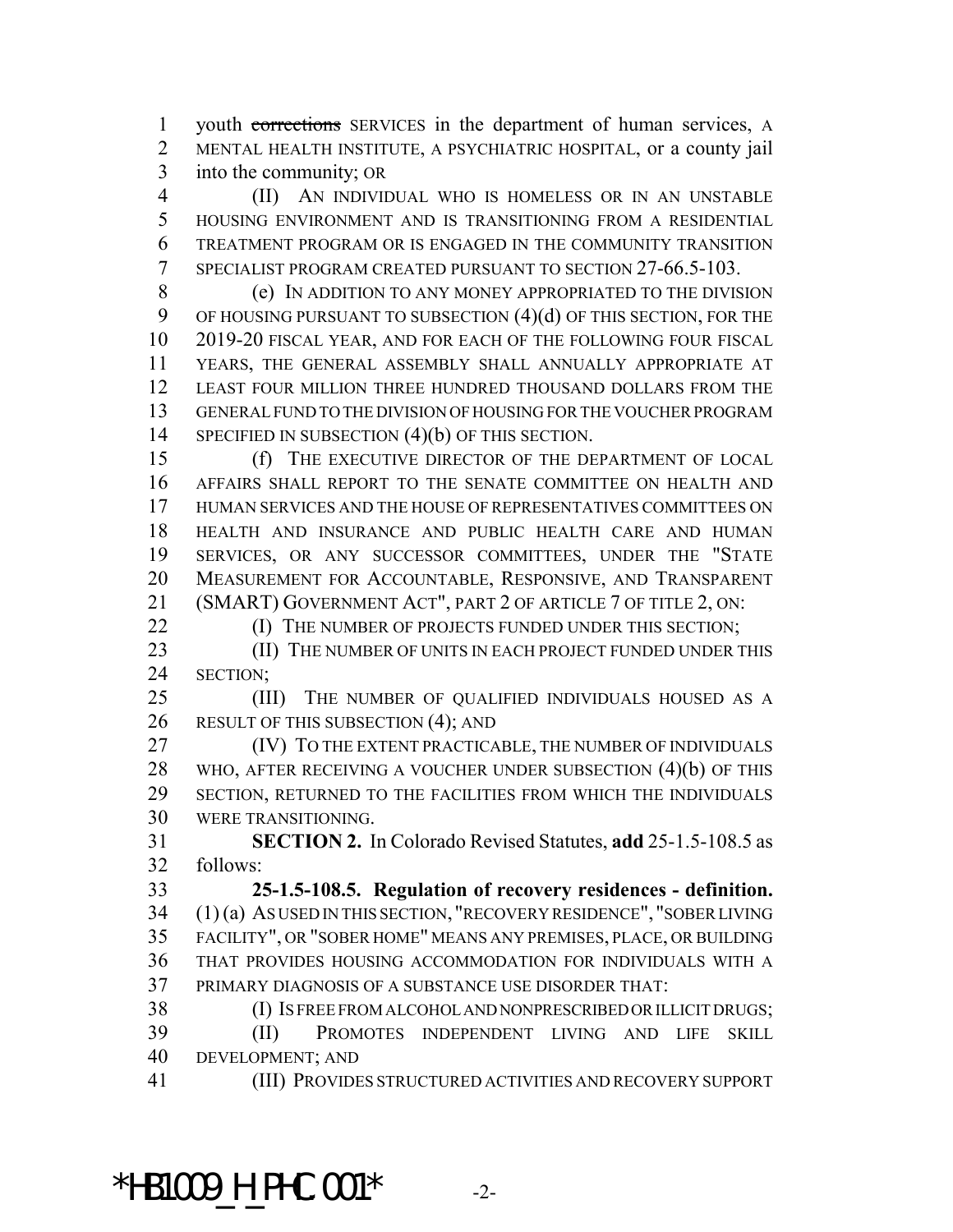SERVICES THAT ARE PRIMARILY INTENDED TO PROMOTE RECOVERY FROM SUBSTANCE USE DISORDERS.

(b) "RECOVERY RESIDENCE" DOES NOT INCLUDE:

 (I) A PRIVATE RESIDENCE IN WHICH AN INDIVIDUAL RELATED TO THE OWNER OF THE RESIDENCE BY BLOOD, ADOPTION, OR MARRIAGE IS REQUIRED TO ABSTAIN FROM SUBSTANCE USE OR RECEIVE BEHAVIORAL HEALTH SERVICES FOR A SUBSTANCE USE DISORDER AS A CONDITION OF 8 RESIDING IN THE RESIDENCE;

 (II) THE SUPPORTIVE RESIDENTIAL COMMUNITY FOR INDIVIDUALS WHO ARE HOMELESS OPERATED UNDER SECTION 24-32-724 AT THE FORT LYON PROPERTY FOR THE PURPOSE OF PROVIDING SUBSTANCE ABUSE SUPPORTIVE SERVICES, MEDICAL CARE, JOB TRAINING, AND SKILL DEVELOPMENT FOR THE RESIDENTS; OR

 (III) A FACILITY APPROVED FOR RESIDENTIAL TREATMENT BY THE OFFICE OF BEHAVIORAL HEALTH IN THE DEPARTMENT OF HUMAN SERVICES.

 (2) A RECOVERY RESIDENCE MAY ADMIT INDIVIDUALS WHO ARE RECEIVING MEDICATION-ASSISTED TREATMENT, INCLUDING AGONIST TREATMENT, FOR SUBSTANCE USE DISORDERS.

 (3) EFFECTIVE JANUARY 1, 2020, A PERSON SHALL NOT OPERATE A FACILITY USING THE TERM "RECOVERY RESIDENCE", "SOBER LIVING FACILITY", "SOBER HOME", OR A SUBSTANTIALLY SIMILAR TERM, AND A LICENSED, REGISTERED, OR CERTIFIED HEALTH CARE PROVIDER OR A LICENSED HEALTH FACILITY SHALL NOT REFER AN INDIVIDUAL IN NEED OF RECOVERY SUPPORT SERVICES TO A FACILITY, UNLESS THE FACILITY:

 (a) IS CERTIFIED BY THE COLORADO ASSOCIATION OF RECOVERY RESIDENCES OR ITS SUCCESSOR ORGANIZATION;

 (b) IS CHARTERED BY OXFORD HOUSE OR ITS SUCCESSOR ORGANIZATION; OR

 (c) HAS BEEN OPERATING AS A RECOVERY RESIDENCE IN COLORADO FOR THIRTY OR MORE YEARS AS OF THE EFFECTIVE DATE OF THIS SECTION.

 (4) A PERSON OR A RECOVERY RESIDENCE OWNER, EMPLOYEE, OR ADMINISTRATOR, OR AN INDIVIDUAL RELATED TO A RECOVERY RESIDENCE OWNER, EMPLOYEE, OR ADMINISTRATOR, SHALL NOT DIRECTLY OR INDIRECTLY:

 (a) SOLICIT, ACCEPT, OR RECEIVE A COMMISSION, PAYMENT, TRADE, FEE, OR ANYTHING OF MONETARY OR MATERIAL VALUE:

 (I) FOR ADMISSION OF A RESIDENT, EXCEPT FOR STATE OR FEDERAL CONTRACTS THAT SPECIFICALLY REIMBURSE FOR RESIDENT FEES;

 (II) FROM A TREATMENT FACILITY THAT IS LICENSED OR CERTIFIED BY THE DEPARTMENT OF PUBLIC HEALTH AND ENVIRONMENT FOR THE

\*HB1009 H PHC.001\*  $-3$ -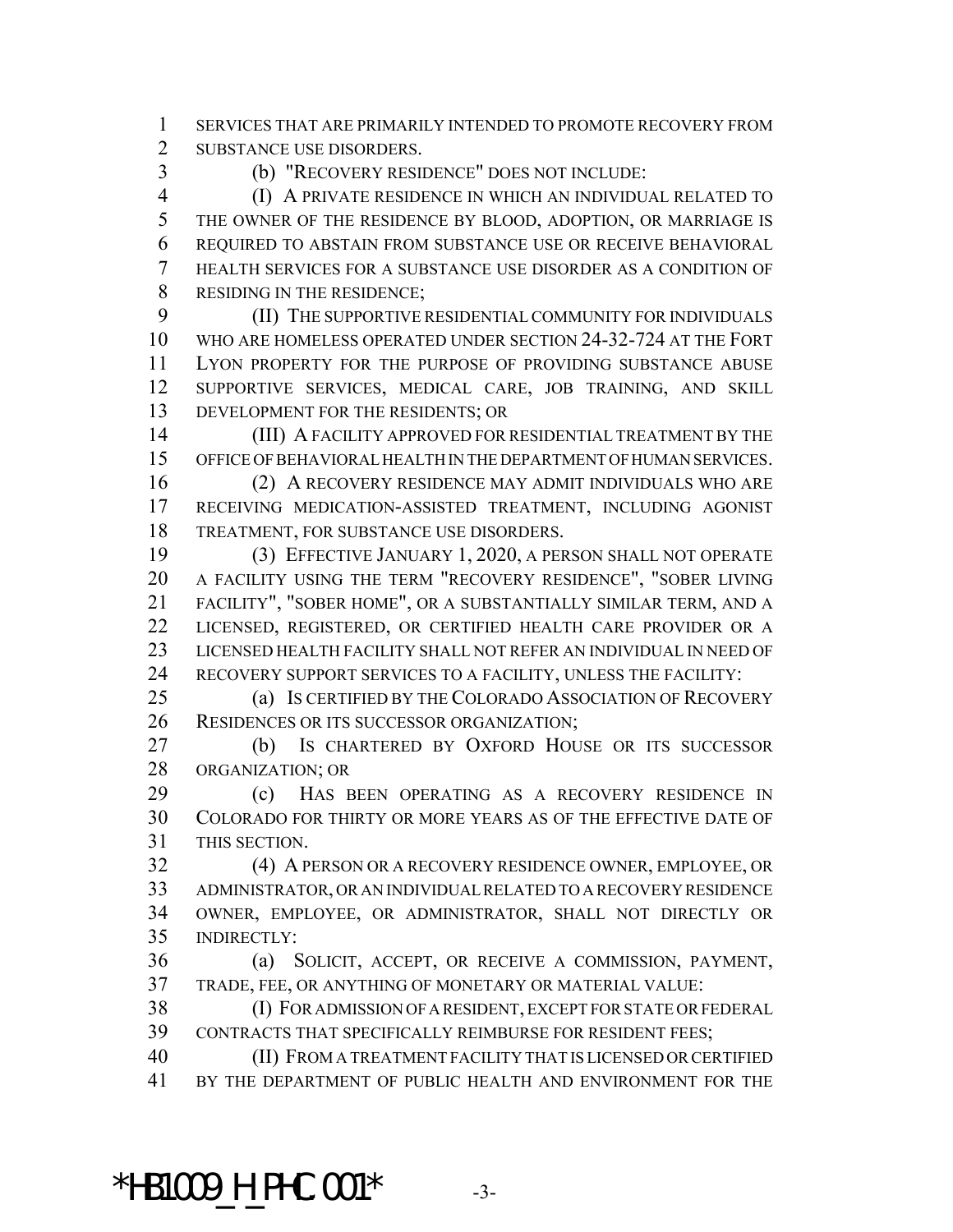TREATMENT OF SUBSTANCE USE DISORDERS; OR

 (III) FROM A FACILITY APPROVED FOR RESIDENTIAL TREATMENT BY THE OFFICE OF BEHAVIORAL HEALTH IN THE DEPARTMENT OF HUMAN SERVICES.

 (b) SOLICIT, ACCEPT, OR RECEIVE A COMMISSION, PAYMENT, TRADE, FEE, OR ANYTHING OF MONETARY OR MATERIAL VALUE FROM A TOXICOLOGY LABORATORY THAT PROVIDES CONFIRMATION TESTING OR POINT-OF-CARE TESTING FOR RESIDENTS.

 **SECTION 3.** In Colorado Revised Statutes, **add** 27-82-114 as follows:

 **27-82-114. Opioid crisis recovery funds advisory committee - creation - membership - purpose.** (1) THERE IS HEREBY CREATED THE OPIOID CRISIS RECOVERY FUNDS ADVISORY COMMITTEE, REFERRED TO IN THIS SECTION AS THE "COMMITTEE", WHICH IS CREATED TO ADVISE AND COLLABORATE WITH THE DEPARTMENT OF LAW ON USES OF ANY CUSTODIAL FUNDS RECEIVED BY THE STATE AS THE RESULT OF OPIOID-ADDICTION-RELATED LITIGATION AND FOR WHICH THE USE OF THE FUNDS IS NOT PREDETERMINED OR COMMITTED BY COURT ORDER OR OTHER ACTION BY A STATE OR FEDERAL COURT OF LAW.

20 (2) (a) THE COMMITTEE CONSISTS OF MEMBERS APPOINTED AS FOLLOWS:

**(I)** THIRTEEN MEMBERS APPOINTED BY THE GOVERNOR, INCLUDING:

 (A) ONE MEMBER LICENSED TO PRACTICE MEDICINE PURSUANT TO 25 ARTICLE 36 OF TITLE 12;

 (B) ONE MEMBER LICENSED TO PRACTICE PHARMACY PURSUANT 27 TO ARTICLE 42.5 OF TITLE 12;

**(C)** ONE MEMBER LICENSED TO PRACTICE AS A NURSE PURSUANT 29 TO ARTICLE 38 OF TITLE 12;

 (D) ONE MEMBER LICENSED AS A DENTIST PURSUANT TO ARTICLE 35 OF TITLE 12;

 (E) ONE MEMBER LICENSED AS A VETERINARIAN PURSUANT TO ARTICLE 64 OF TITLE 12;

 (F) ONE MEMBER LICENSED AS A PHYSICAL THERAPIST PURSUANT TO ARTICLE 41 OF TITLE 12;

 (G) ONE MEMBER REPRESENTING A LOCAL PUBLIC HEALTH AGENCY;

(H) ONE MEMBER WHO HAS BEEN AFFECTED BY THE OPIOID CRISIS;

 (I) ONE FAMILY MEMBER OF A PERSON WHO HAS BEEN AFFECTED BY THE OPIOID CRISIS;

41 (J) ONE MEMBER REPRESENTING AN ADVOCACY ORGANIZATION

 $*$ HB1009 H PHC.001 $*$  -4-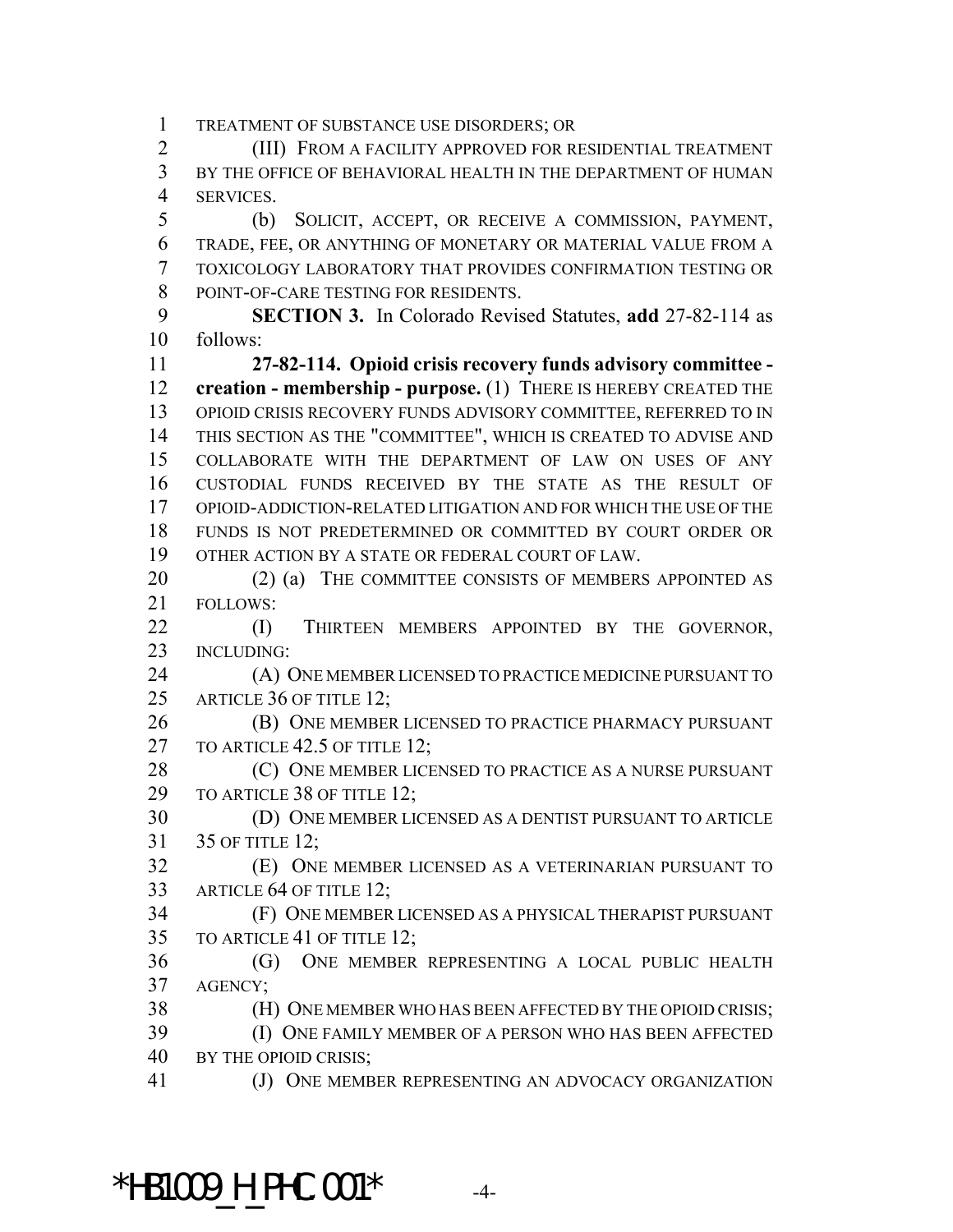FOR PEOPLE WITH SUBSTANCE USE DISORDERS;

**(K) TWO MEMBERS APPOINTED FROM NOMINEES SUBMITTED BY**  STATEWIDE ORGANIZATIONS REPRESENTING COUNTIES, WITH ONE MEMBER REPRESENTING THE WESTERN SLOPE AND ONE MEMBER REPRESENTING THE EASTERN PART OF THE STATE; AND

 (L) ONE MEMBER FROM AN ASSOCIATION THAT REPRESENTS BEHAVIORAL HEALTH PROVIDERS;

8 (II) TWO MEMBERS APPOINTED BY THE EXECUTIVE DIRECTOR OF THE DEPARTMENT OF HUMAN SERVICES, ONE OF WHOM MUST REPRESENT AN ASSOCIATION OF SUBSTANCE USE PROVIDERS;

 (III) TWO MEMBERS APPOINTED BY THE EXECUTIVE DIRECTOR OF THE DEPARTMENT OF PUBLIC HEALTH AND ENVIRONMENT, ONE OF WHOM 13 IS A PAIN MANAGEMENT PATIENT;

14 (IV) ONE MEMBER APPOINTED BY THE EXECUTIVE DIRECTOR OF 15 THE DEPARTMENT OF REGULATORY AGENCIES;

 (V) ONE MEMBER APPOINTED BY THE EXECUTIVE DIRECTOR OF THE 17 DEPARTMENT OF HEALTH CARE POLICY AND FINANCING;

18 (VI) ONE MEMBER FROM THE STATE SUBSTANCE ABUSE TREND AND RESPONSE TASK FORCE, CREATED IN SECTION 18-18.5-103, APPOINTED 20 BY THE ATTORNEY GENERAL;

 (VII) ONE MEMBER FROM THE CENTER FOR RESEARCH INTO SUBSTANCE USE DISORDER PREVENTION, TREATMENT, AND RECOVERY 23 SUPPORT STRATEGIES, CREATED IN SECTION 27-80-118 (3), APPOINTED BY 24 THE DIRECTOR OF THE CENTER;

 (VIII) ONE MEMBER FROM EACH SAFETY NET HOSPITAL THAT PROVIDES ADDICTION SERVICES, APPOINTED BY THE HOSPITAL;

**(IX) ONE MEMBER FROM THE COLORADO DISTRICT ATTORNEYS'**  COUNCIL, OR ANY SUCCESSOR ORGANIZATION, APPOINTED BY ITS EXECUTIVE DIRECTOR;

 (X) TWO MEMBERS REPRESENTING LAW ENFORCEMENT AGENCIES, ONE OF WHOM IS APPOINTED BY THE COLORADO ASSOCIATION OF CHIEFS OF POLICE, OR ANY SUCCESSOR ORGANIZATION, AND ONE OF WHOM IS APPOINTED BY THE COUNTY SHERIFFS OF COLORADO, OR ANY SUCCESSOR ORGANIZATION; AND

 (XI) ONE MEMBER REPRESENTING THE COLORADO MUNICIPAL LEAGUE, OR ANY SUCCESSOR ORGANIZATION, APPOINTED BY THE PRESIDENT OF THE EXECUTIVE BOARD OF THE COLORADO MUNICIPAL LEAGUE OR THE PRESIDENT'S DESIGNEE.

 (b) THE ATTORNEY GENERAL SHALL NOTIFY THE APPOINTING AUTHORITIES IF THE STATE RECEIVES A SETTLEMENT OR DAMAGE AWARD FOR WHICH THE USE OF THE CUSTODIAL FUNDS IS NOT PREDETERMINED OR

\*HB1009 H PHC.001\*  $-5$ -